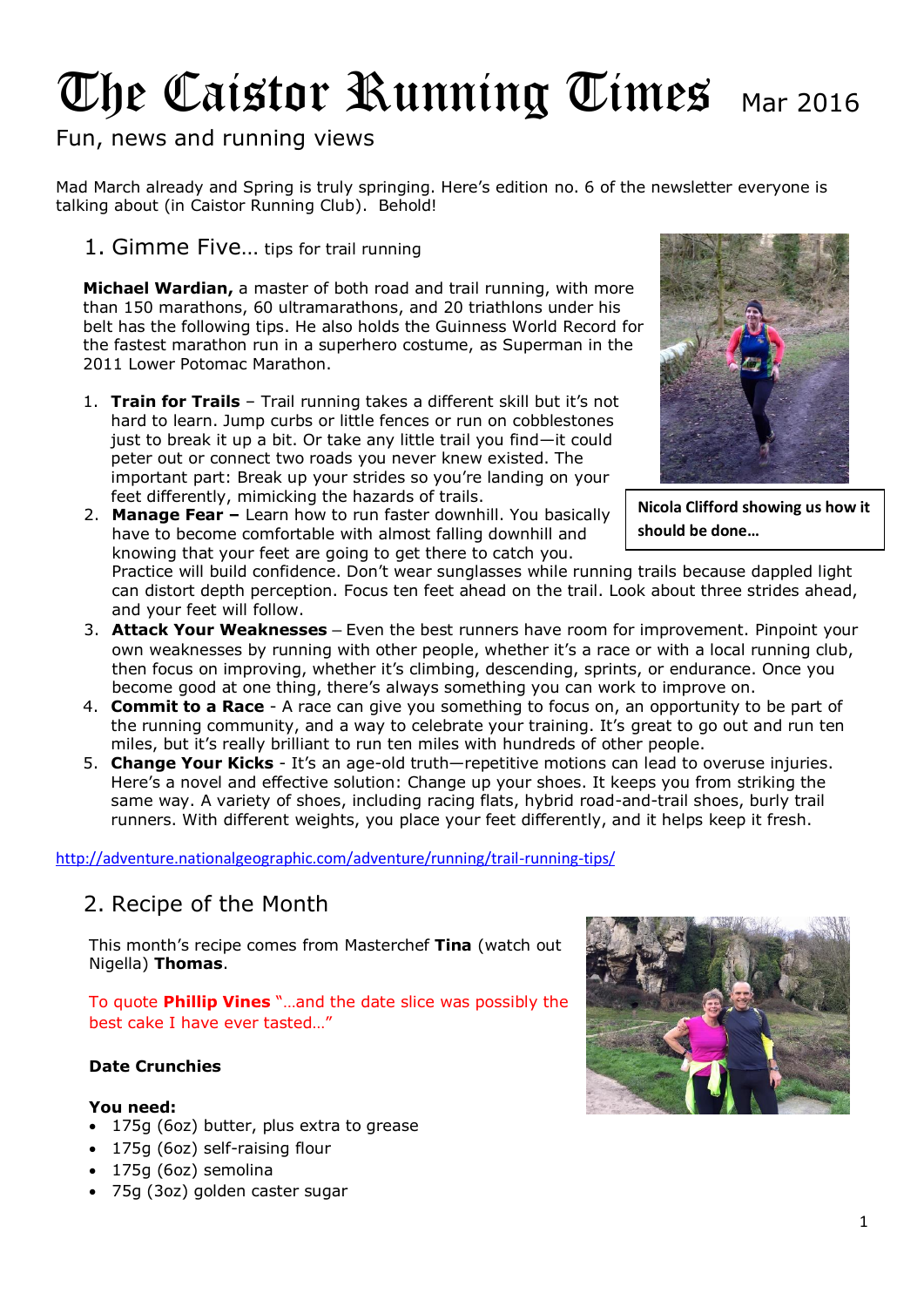- 225g (8oz) pitted dates, chopped
- 1 tbsp thin honey
- 1 tbsp lemon juice
- Pinch of ground cinnamon

#### **Makes 12**

#### **How to make:**

- 1. Grease a shallow 18cm (7 inch) square baking tin.
- 2. Mix the flour and semolina together in a bowl and make a well in the centre. Put the butter and sugar into a pan over a low heat until the butter has melted and the sugar dissolved, then stir into the flour mixture. Press half of this mixture into the prepared tin.
- 3. Meanwhile put the dates into a pan with the honey, 4 tbsp water, the lemon juice and cinnamon. Stir over a low heat until soft and fairly smooth.
- 4. Spread the date filling over the mixture in the tin, then cover with the remaining semolina mixture and press down lightly. Bake at  $190^{\circ}$ C (170°C fan oven) mark 5 for 30-35 minutes until golden.
- 5. Cut into bars, then leave in the tin until cold. Lift out the bars and store in an airtight container.

#### **Variation**

Apricot crunchies: Use chopped ready-to-eat dried apricots instead of the dates. Puree the apricot filling if preferred in a blender or food processor

#### **Per slice: 280 cals, 12g fat, 42g carbohydrate**

## 3. Spotlight On… Club founder **Chris Robey**

#### **When did you start running and why?**

Other than some enforced cross country and one enthusiastic term at school, my first real experience of running was around 2001, following a drink-fuelled promise to take part in the Great North Run. I think I completed a couple of very slow 10k's in 2002 and then completed the Great North Run later that year.

Other than proposing to Sharon, I think starting running was the best decision of my life. It has made me far more positive, helped me stop smoking, and get into slightly better shape!

#### **What's your top tip?**

To run a marathon you need tomato sauce, Vaseline and jelly babies – hopefully in that order!

#### **What would you like to improve?**

Physique. No matter how much I run, I never seem to be able to get rid of my beer belly. If only beer and cakes were low calorie and healthy…

#### **What has been your best running experience?**

My favourite runs are the longer Saturday runs, where we take in the breath-taking Wolds, followed up by some of the great hospitality that everyone puts on. It probably helps that I subsequently won't feel guilty watching the horse-racing and having a few drinks later on!! Whilst I've enjoyed some fantastic race experiences, I think my best running experience has to be the general one of being part of a running club. Until 2011, I'd always thought of running as an individual sport, in isolation, a chance to think and listen to some music. I dreaded running with someone and trying to talk at the same time. That seems so boring now!

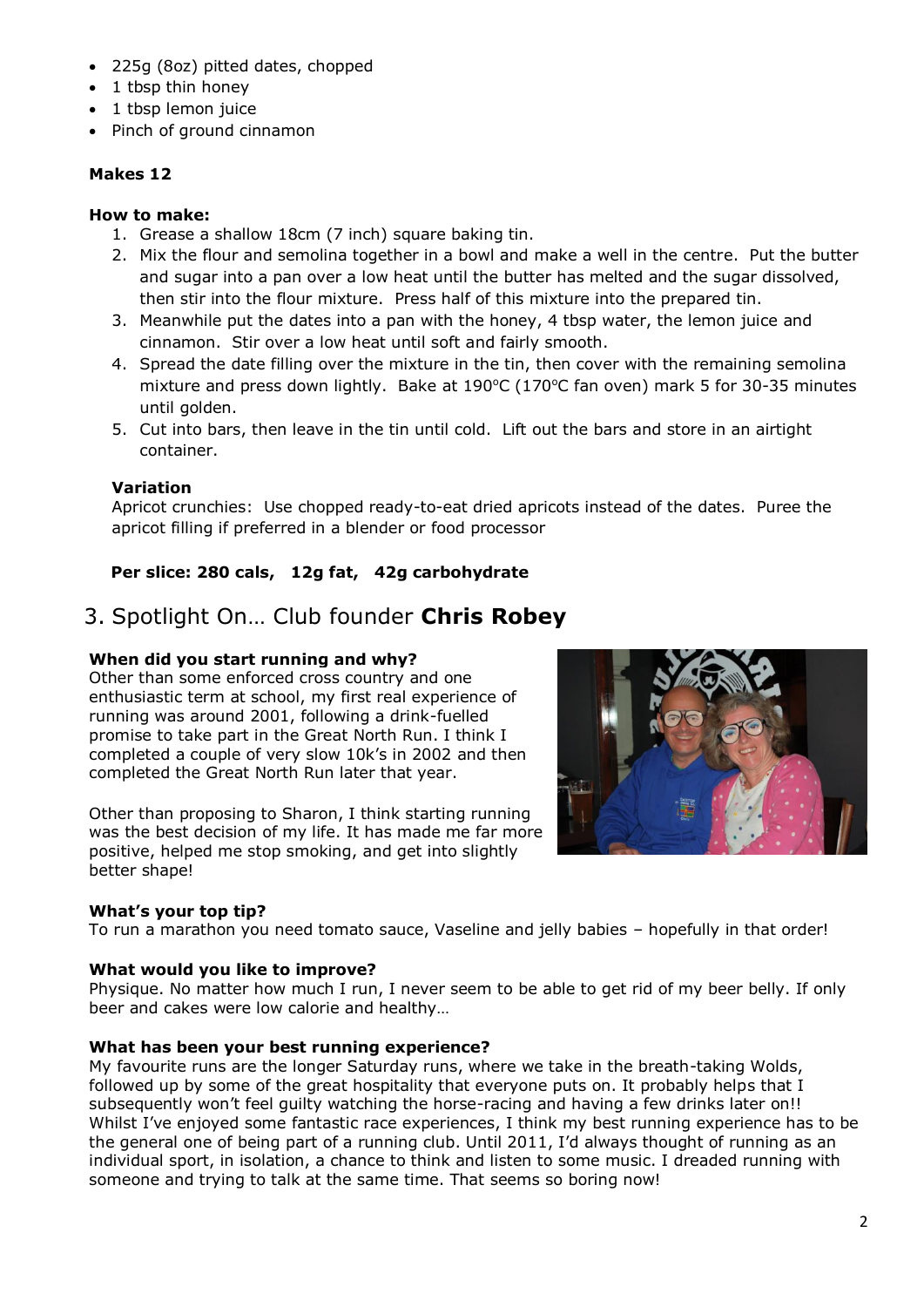#### **Worst?**

My worst running experience has to be the London Marathon 2007. It was a hot day, and I remember feeling thirsty at the start. The first half was spot on, but by mile 17 I had nothing left in the tank and it was a struggle just to finish. It was baking hot, and other runners were literally keeling over around me, and at times I thought I'd be joining them. It took 5 hours, 5 minutes and at the finish I drank about 5 cups of sweet tea courtesy of Cancer Research UK before moving a step.

#### **Favourite race**

Having run in it 12 times in the last 14 years, this has to be the Great North Run. It is the race that inspired me to get started, and the atmosphere is so good that I just keep heading back for more. Singing "Abide with me" at the start-line is always one of my emotional highpoints of the year. I have missed two years, one as we had a holiday booked (which I was keen to cancel once I knew of the clash!) and last year when I was injured, although I was pleased that gave Sharon the chance to prove that she is "One in a million" as her t-shirt says!

## 4. Injury Corner



Here's Lydia and welcome to injury corner: a chance to share your set back experiences, to look at the mechanism of injury and the therapy options.

Painkillers, anti-inflammatory medication and running. Following on from the harrowing discourse from our heroic Chris Allison our editor in chief asked me to write a bit on drugs and running. I daren't tell her that pharmacology was never my best subject, even with a lecturer who looked like Brian Ferry. Less drooling and more concentration would have set me up better. Many many years later I have dragged out the pharmacology books and piled them up in front of me to start. But first I have searched on what

happened to Paula Radcliffe in the Athens Olympics and got drawn into runners chat about to run or not to run when injured and what to take. Gosh some of these chat things get a bit heated, not for me.

So, our Paula. I had heard she had been taking high doses of anti-inflammatory medication to heal her ankle injury and that had developed gastritis, was not absorbing food well and was running on empty . In her autobiography, she admits to having a very bloated stomach, wanting to pooh and feeling agitated before the race. She denies being dehydrated the only medical comment was that her spleen was enlarged but no real conclusions were made.

Nonsteroidal anti-inflammatory medication. Aspirin, ibuprofen, naproxen, diclofenac and indomethacin. The mode of action of this group of drugs is to inhibit the action of prostaglandins by blocking their formation. Prostaglandins are released at a cellular level in a response to cell damage. Their action is to stimulate an inflammatory response whereby swelling and heat occurs. So the action is to reduce this effect and it has been common practice to assume this will aid healing and speed recovery. But chat rooms are suggesting that it's the normal response to injury and allowing the natural process is a better thing than blocking this effect. And that sort of makes sense.

Added to this there are some adverse effects and concerns regarding the use of nonsteroidal antiinflammatory drugs (NSAIDS). They put a strain on your kidneys, they irritate the stomach lining, they interfere with body's ability to form clots or stop bleeding, people may be sensitive to them, making their asthma worse or causing anaphylactic reactions. The British national formulary also highlights that all NSAIDS are associated with a small increase in the risk of heart attack or stroke. The longer they are used the more the likelihood of kidney, liver and gastric problems. Short term, a good pain killer, also would reduce a fever but using them on a long run when the potential for dehydration is higher could certainly ring alarm bells for your kidneys.

Paracetamol, by comparison is relatively free from adverse effects. It is effective as a pain killer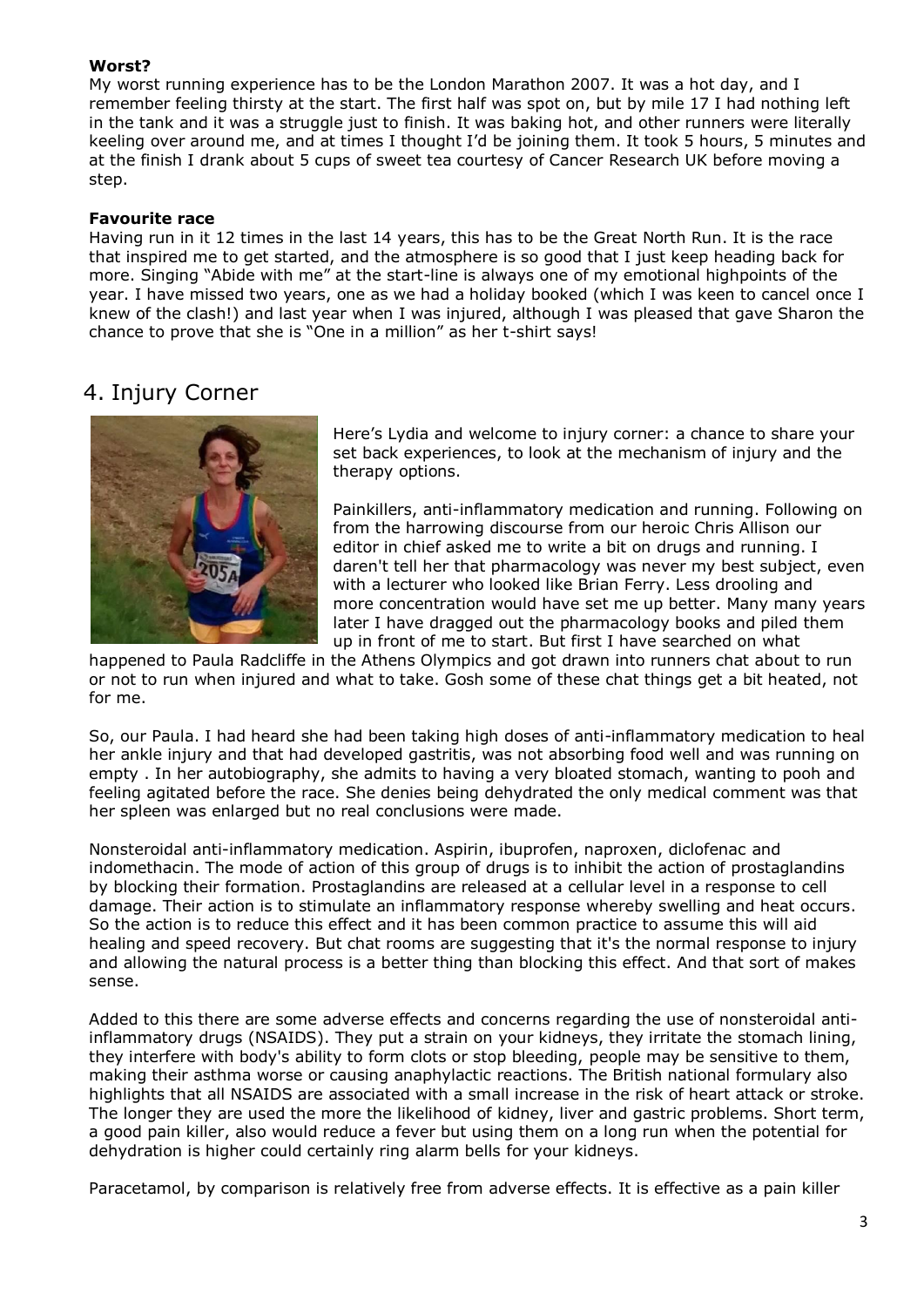but does not reduce inflammation. Safe in the correct dose unless you have severe liver or kidney impairment. It's good at reducing fevers. But can be lethal if taken in over dose. It is thought to work on the central nervous system.

Codeine is a mild opiate or narcotic painkiller. So like morphine, but not as strong. It does not cause the euphoria of morphine, it works well for pain, especially if taken with paracetamol because each drug is working through different pain pathway. They relieve pain by working on the central nervous system. Side effects include constipation, nausea and drowsiness but most people tolerate low doses well.

In summary: to run or not to run with injury? I haven't asked Chris if he would do the same thing again. So much better the year after without any medication on board! I suspect he did not absorb much of the medication during the run, hence the being sick at the end. I have found running with plantar fasciitis has helped it and also when my back is hurting, running keeps it at bay but those are probably the exceptions. Any thoughts or points of discussion most welcome.

## 5. Something to Say?

March heralds the start of another Beginners' Course.

This month one of our new members **Michael Cowie** would like to share his view on joining our illustrious club as one of last year's Beginners.



Help, I think I'm becoming a runner.

Oh look the sun's coming out, I've a spare hour think I'll go for a run.

Tuesday and Thursday nights, eager to look at the club itinerary – even Saturday mornings, recognise the symptoms. There's still hope though, I baulk at the rain- but for how long!

It all started last March with the beginners running course, how deceptively easy it all appeared, run a little, walk a little, no trouble at all.

Just a great big group hug little appreciating the subtle hook being applied- even the occasional cake after the run.

I do here have to admit to a past history, I have three half marathons to my name, the first over 30 years ago. The second not so well suffering from a virus plus two bacon butties just prior to the start, not advised.

The third 10 years ago, unsure on the day as to my ability to run due to a spell of sciatica- I did. In my defence, never a member of a club nor any particular training, simply enjoying the challenge of various sports- singular sports that is, I don't really make it as a team player. There I've said it now, there's obviously a latent tendency there awaiting the hook.

The second stage: joining the club and running with real runners- Oh that hurt, pushing trying to keep up- how often I would work up schemes that would enable me to stop but pride got in the way and how nice it felt upon completion of the run, a triumph of body over mind.

Graduation to the world of club running realised a lot more running, running with only a little amount of stopping, real running, stomach churning running- how I enjoyed the stopping, ostensibly waiting for the group to collect, in reality trying to bring my blood pressure back to manageable levels. After this then comes the best bit: Competition, albeit club in the form of time trial etc where there is no stopping. Advancing on from this to actual races, in particular the sting. How appropriately named, I declined advance notice of the course preferring to leave it for the day.

There was a slow inevitability about race day culminating in a mass of people stampeding around Caistor - off far too fast as usual - why can't I ever learn. Puffing and panting my way around the course I soon learn why it is called the sting, isn't Lincolnshire supposed to be flat.

As is usual the pleasure of finishing outweighs the pain of competing and the hook bites that little bit deeper, for now we have the addition of personal bests to compete with. It isn't always about beating others more about beating oneself. And that my friends means training on a regular basis in order to knock a few seconds off previous outings. All self-inflicted although very ably assisted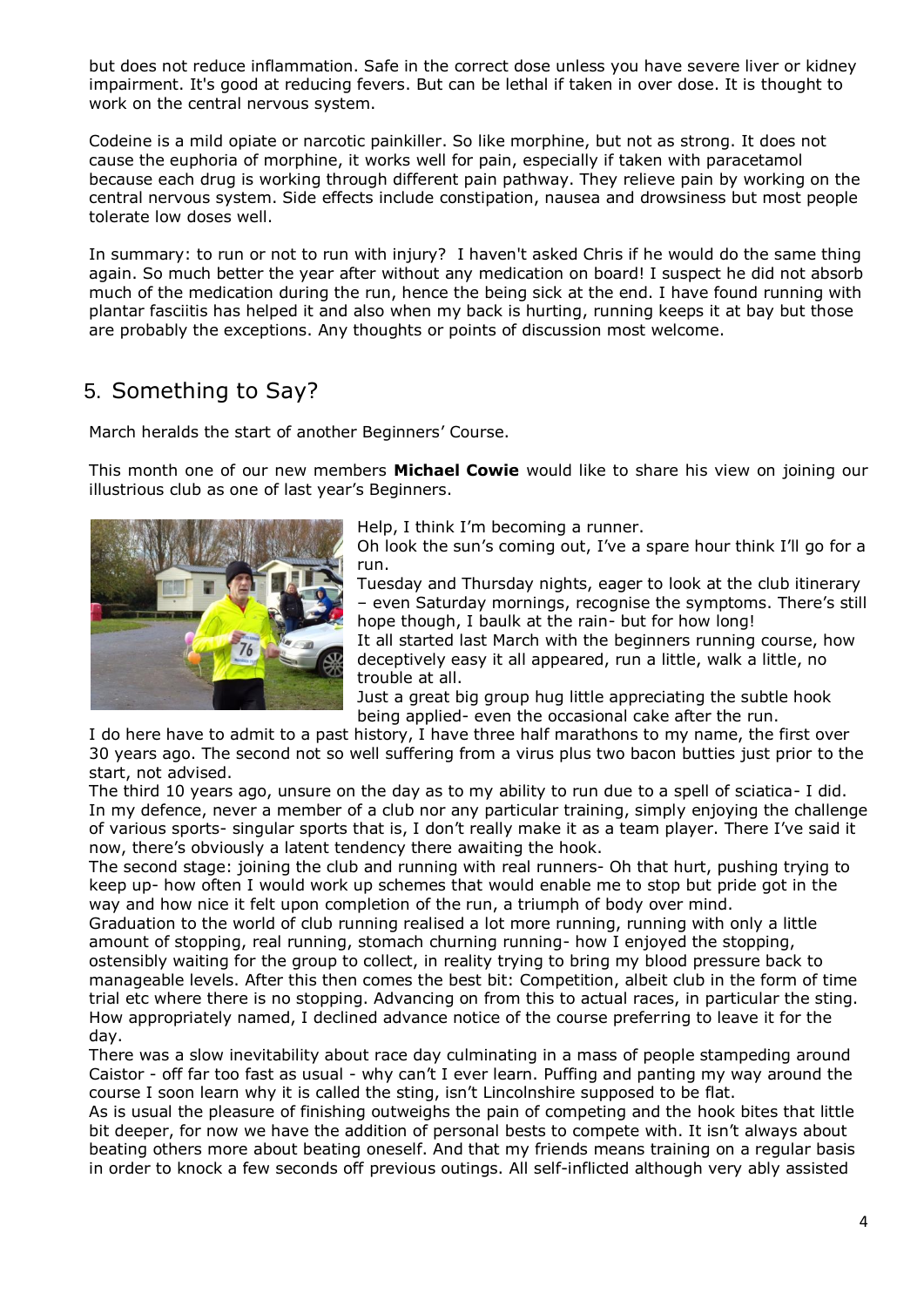by club stalwarts, Andy, Chris and Rod who are only too willing to ensure that the hook is firmly embedded.

## 6. Hot to Trot

Not entirely sure who's done what in February but we're always keen to hear about achievements so don't forget to blow your own trumpet loud and proud and we'll feature it here! STOP PRESS Fran and Chris Allison and Mike Jones all get PBs at the Sleaford Half Marathon.

In the meantime there were a couple of races that went down well and you might want to think about doing either of them next year.

Here's **Jayne McConochie** to tell us about the first:-



#### **Mad Dog 10k Southport 2016 "Raiders Of The Lost Bark"**

Starring: Lydia Walton as Pride Fiona Craig as Lust Laura Sutherland as Sloth Katy Hewis as Gluttony Chris Hewis as Anger Jayne McConochie as Greed Small green furry monster as Envy

Wow! What a weekend, what a race! Well, when I say race I should really say experience! 10k on road starting with approx.. 5k along Southport sea front in 40mph to 50mph freezing headwinds before turning the corner and returning with an incredible back wind to help those intent on PB chasing. No time chasing for us though, we intrepid 6 from CRC were in full on fancy dress mode...dressed as the 7 deadly sins (yes, look closely all 7 sins are present!)

The party started immediately...after the exciting park and ride journey to race HQ on the double decker bus (yes of course we sat on the top deck at the front!) we were soon being weighed down with the first few of our amazing race day goodies. Fabulous t shirt - check, running socks - check, Mad Dog branded water bottle - check and this was before we had even lifted a paw in anger!

Our celebrity status soon got us noticed and the paparazzi were all over us taking photos (this must be what Frankie Thomas has to endure all the time poor lamb).

Hoodies safely deposited with our fantastic support crew of Andy Walton and Mummy Norma we were soon herded into our starting kennels ready for the off, like thoroughbred greyhounds waiting to chase the hare (feel free to insert "mongrels" and "annoying squeaky rubber chicken" in the appropriate places of the last sentence) And so to the starting sound of "Who Let The Dogs Out?" we were off.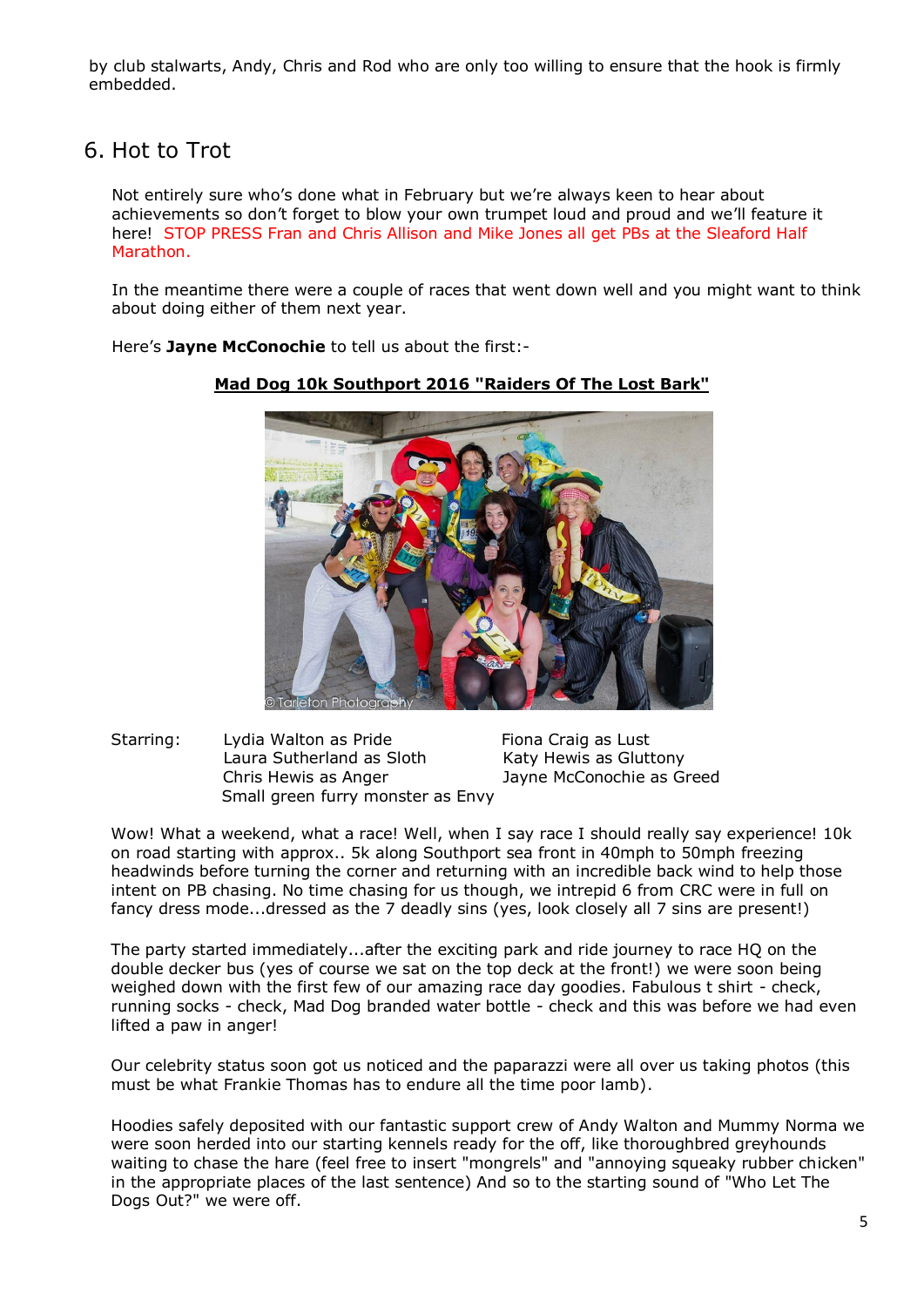The following 10k were spent laughing, dancing, waving, being photographed and generally having the best time ever with the small matter of a bit of running too. There were live bands playing every mile or so, a drum group who were fantastic, a guy supplying power through morale boosting high fives and I do believe I even saw Elvis! The atmosphere was just brilliant...like a carnival.

After more photos at the finish we were presented with our finishers' doggy bag and medal...all I can say is "woof woof!" What a totally terrific goodie bag!

This has to be one of the best 10k races I've been in. Brilliant organisation, fabulous enthusiastic marshals, doggy bag like no other and one big party from start to end. I loved being part of it with the other sinners and I will definitely be taking part next year all being well. Thanks for a cracking weekend my friends x

Now **Tina Thomas** to tell us about the second:-

#### **Caythorpe Dash**

I've done this run two years in a row now , it's a well-marked course with very friendly marshals, Caythorpe DASH might suggest a shortest run - a 10 k at the most, But is actually 13 miles ,include a good bit of mud, and a couple of hills, and it makes for quite a tough race. Caistor had a large contingent this year some doing it again for the second and third time, Rod's probably done more! Jo Ramsey did so well in what I believe was her first H M. Most run in teams of four, but you don't have to stay together, which is just as well as I was in Mike Wells' team (although he was injured in the end and was unable to do it). I quite like being one of the slow ones in CRC because when you do eventually get to the finish line you get the biggest cheer! What I like about this run is the bread & butter pudding / fruit crumble at the finish. If you are a little quicker than me you will get soup and a roll, last year we had sausages in buns too! This picture might have given people a bad impression of me, but when somebody shouts "SPRINT "after 13 miles then you have to tell them what you think  $\circledast$ 



Send information to Mike Wells [mjkw2000@gmail.com](mailto:mjkw2000@gmail.com) Or send directly to me Katy Hewis [katy.hewis@gmail.com](mailto:katy.hewis@gmail.com)